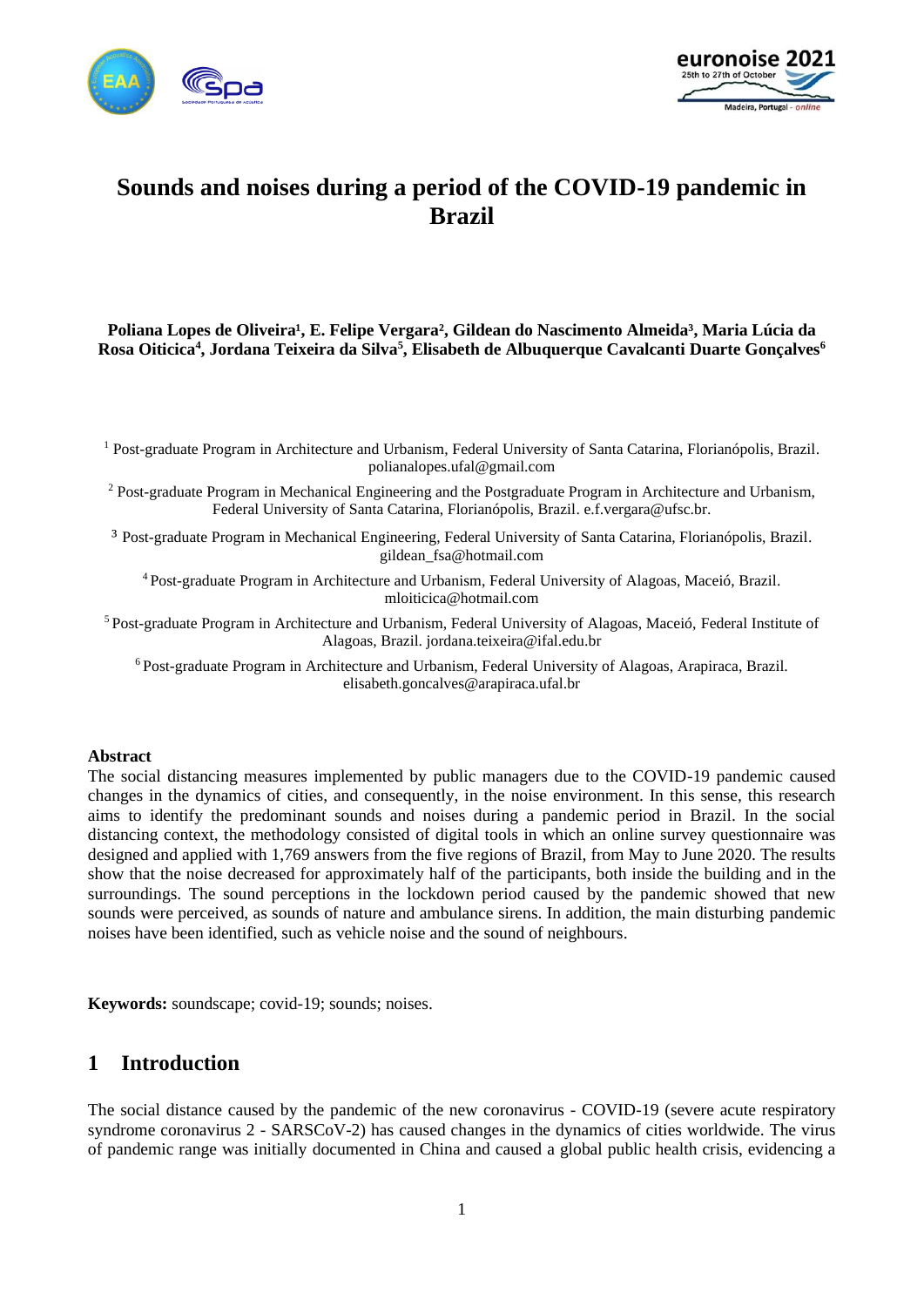

rapid spread and wide spectrum of severity [1]. On 30 January 2020, the World Health Organization (WHO) declared the outbreak of the novel coronavirus a public health emergency of international concern [2]. This statement was associated with several recommendations to prevent the spread of the virus, such as procedures of social distancing and isolation, closing establishments and public spaces and, in case of suspicious symptoms, quarantine.

From this perspective, investigations from various fields are being carried out to understand the changes in the dynamics of societies during the pandemic period [3; 4; 5; 6; 7; 8]. Architecture, urbanism and engineering, intended for studying the relationships between individuals and space, can support efforts to develop new knowledge about the impact of a pandemic on the built environment and consequently on society. Thus, the gap was identified in relation to the sound environment in Brazil during social isolation.

The actions to restrict the use of public and collective spaces caused the reduction of sound pressure levels (SPL) by reducing circulation, work and leisure. The watchword "stay at home" decreased the SPL of the cities and became evident in the human auditory perception of sounds previously masked by urban noise [9]. Urban noise has been reduced due to decrease in the flow of vehicles, closing of airports, leisure buildings,

temples, schools, commercial establishments, etc. Thereby, people began to perceive different sounds in cities and specific sources, previously masked by traffic noise, as sounds of neighbours, construction works, children, birdsong, etc. The context of social isolation allowed different sound experiences in the cities. New habits and new routines of staying at home began to modify the acoustic needs for the dwelling, which became a place of work, school, children's play and also fun and rest.

With the reduction of vehicles in the city there was a phenomenon noticed in cities across the world, it was the presence of wild animals roaming the urban environment. For example, in April 2020, in the city of Santiago, Chile, several cougars were seen wandering the city streets [10]. Moreover, in Brazil, there was an increase in the appearance of wild animals in urban areas during the pandemic, such as foxes and anteaters in the streets of Vitória, Espírito Santo, in May 2020 [11].

Furthermore, the fauna in the city living with low noise levels began to be perceived more clearly by people, such as birdsong, as can be observed in reports presented on the Cities and Memory website [12]. However, according to Asensio *et al*. [13], it is difficult to specify whether the apparent increase in the perception of bird sounds in urban areas would be due to the presence closer to the source or it would be due to increased levels, or lack of noise masking, among other aspects.

Therefore, in this context of changes in the sound environment of cities during the pandemic, this research aims to analyse the sound perception of individuals during the period of social distancing caused by the COVID-19 pandemic in Brazil, during the period from May to June 2020. For this purpose, an online questionnaire was developed.

It is expected with this work to obtain possible contributions about the sound perception in the face of social isolation caused by the pandemic, both in architecture (building) as in the urban scale (city). And thereby contribute to the publications on the sound environment during the isolation period caused by the pandemic of COVID-19 in Brazil.

# **2 Method**

### **2.1 Questionnaire Development**

To prepare the questionnaire, three main facets were determined, they are: environmental, demographic data and noise perception (Figure 1). Objective multiple-choice questions were designed to investigate the relationships of individuals (respondents) with the noise environment during the pandemic period, caused by COVID-19. For this work, the variables demographic data and sound perception were explored.

The questionnaire was structured on the online platform Google Forms, aimed at the public aged over 18 years. This online base allows responses to be collected quickly, in addition to organizing the data for analysis. The online form was adopted as a viable tool for data collection during the period of social isolation. Besides offering technological facility to create with a simple interface also allows the distribution to the public.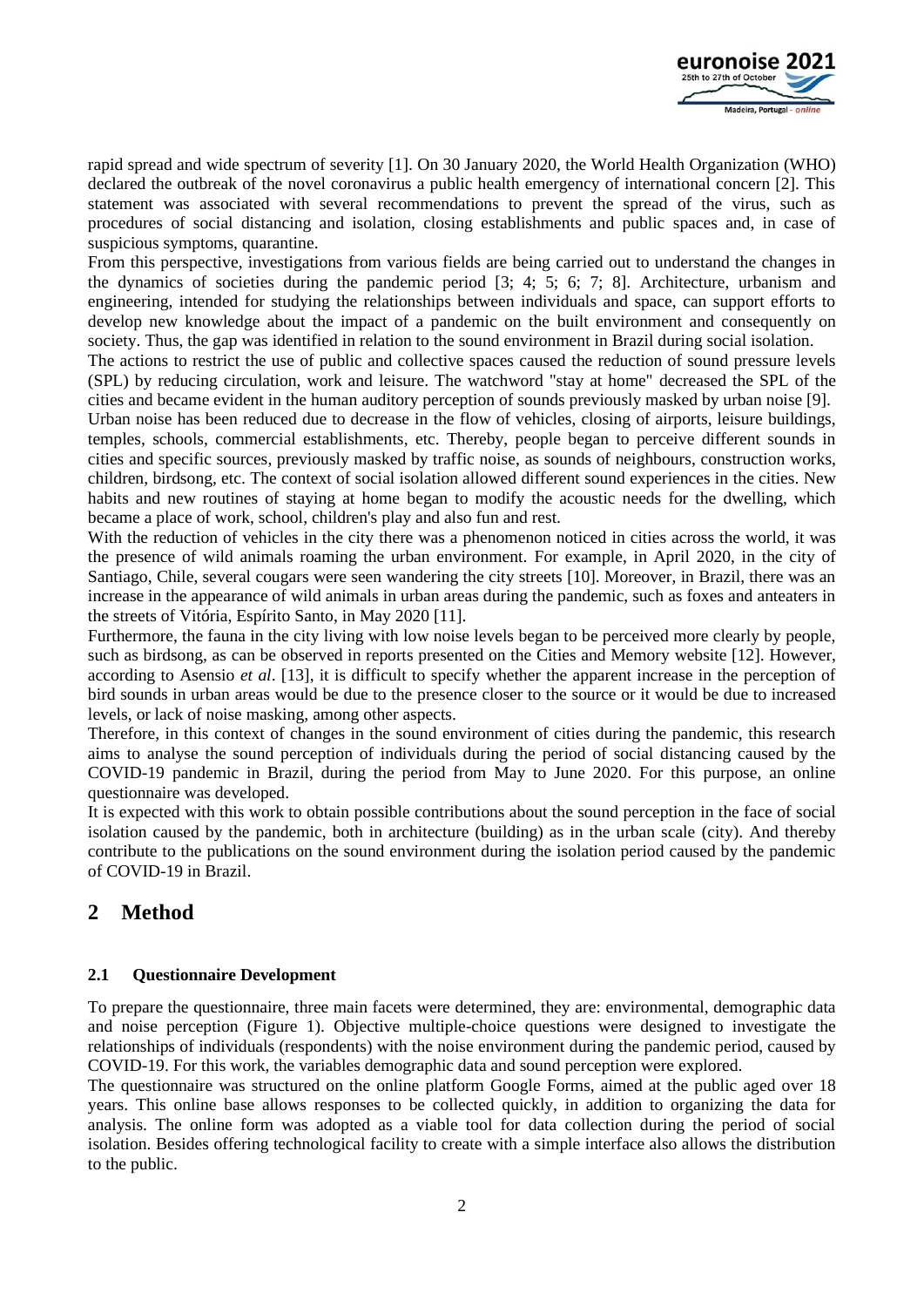

Figure 1 – Structure of the facets of the questionnaire applied. Authors, 2020.

### **2.2 Application of the questionnaire**

The virtual questionnaire was available for responses during the period from 08 May to 08 June 2020. It was distributed through social networks, by the Brazilian Council of Architecture and Urbanism and by ProAcústica - Brazilian Association for Acoustic Quality. A total of 1,769 responses were collected.

#### **2.3 Data treatment and analysis**

Responses were systematized in Microsoft Excel software in an information database that enables the researcher to cross-check all available data. Adjustments were made in the data settings in Microsoft Excel software to calculate the percentages of respondents in each response category, as well as the average value of each assessment. The processing of the final database and all graphical analysis were performed in the Tableau software [15].

# **3 Analysis of results**

### **3.1 Interviewee profile**

The perception of the sound environment will depend on each individual's profile, because each one has it owns cognitions, such as memories, ideas, feelings, attitudes, values, preferences, meanings, behaviours, experiences, etc. For this, the demographic data and characteristics of housing and office of the research participants will be presented. It was possible to define the profile of these participants, important for the analysis of the answers about sound perception.

Figure 2 presents the distribution of answers in the country, with the percentage of each State. The highest concentration of respondents came from the States of Alagoas and Santa Catarina (the States of origin of the researchers, to whom the questionnaire was initially spread), followed by São Paulo and Minas Gerais. The regions with the highest concentration of answers are distinct in socioeconomic context and climate. Only the State of Roraima did not submit responses to the questionnaire.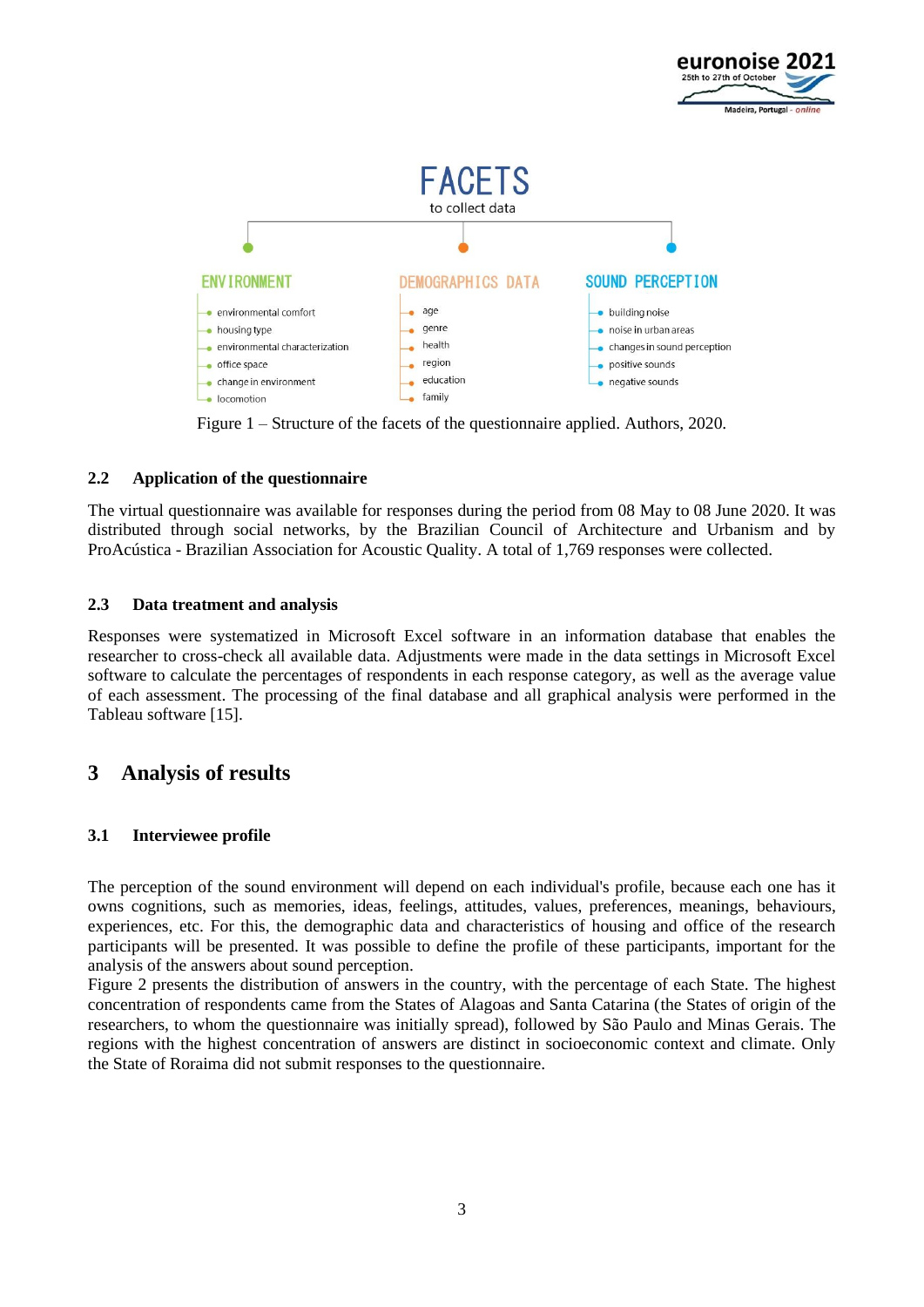



Figure 2 – Quantitative questionnaire responses by Brazilian state. Authors, 2020.

The profile of the respondents was characterized as mostly male, young people aged 18 to 39, university graduated, post graduated and teaching, education and professionals in the field of exact sciences. 96.6% of the participants do not present disabilities (see Figures 3 and 4). It is considered that this configured profile was a consequence of how the questionnaire was made available through emails, websites and institutional social networks.







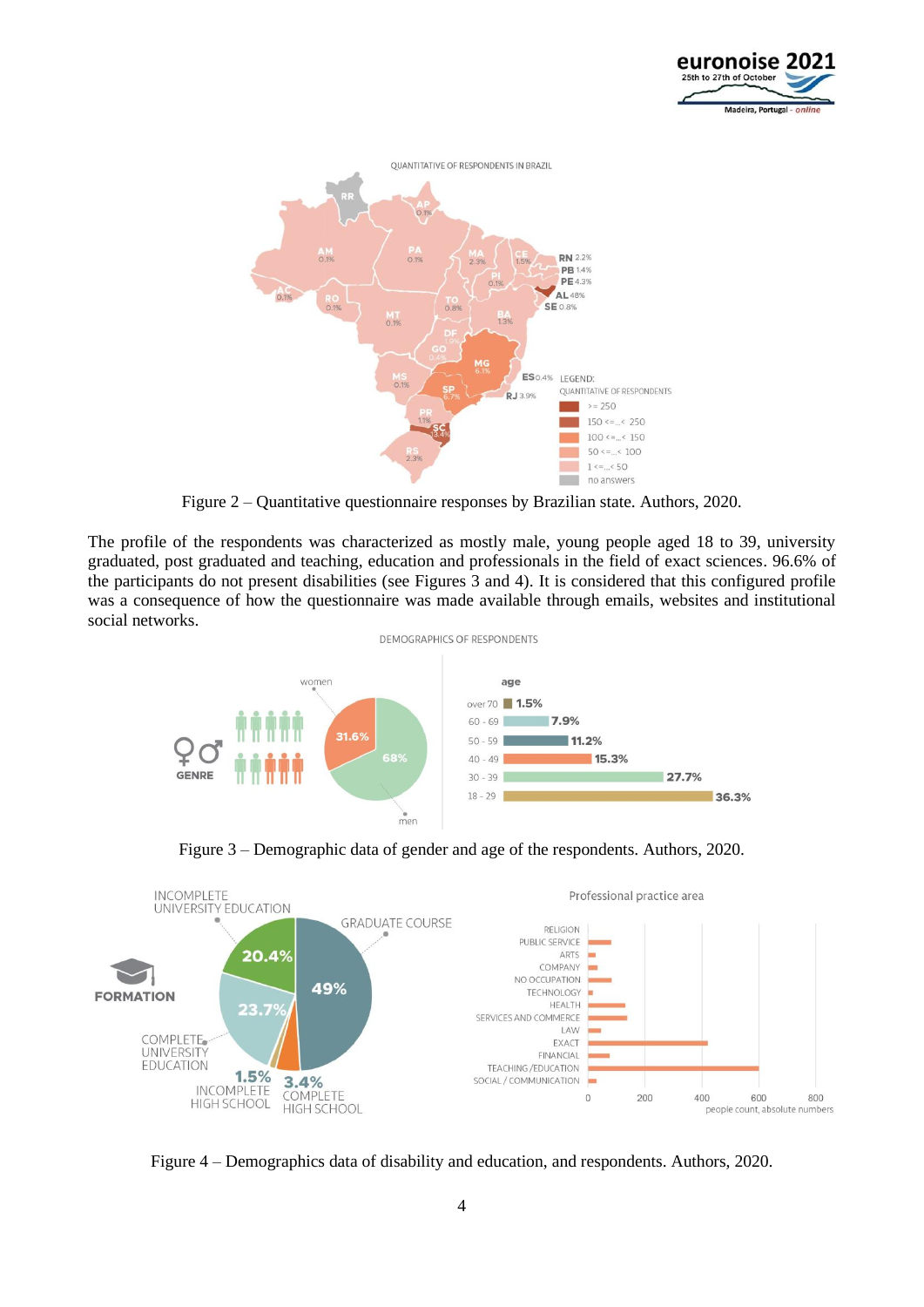

#### **3.2 Sound perception - internal and external environment**

In order to investigate the changes in the sound environment of the inhabited space, the question was: "*During the pandemic of COVID-19, do you think the noise in the region where you live: Decreased / No change / Increased*". In the statistical analysis, it is observed that more than half of the respondents (53.3%) stated that noise had decreased, a consequence of social distancing and reduced movement of people and urban transport (see Figure 5). 32.6% of answers reported that there was no change in the noise environment and only 14.1% of the answers pointed out the increase in noise.



Figure 5 – During the pandemic of COVID-19, do you think the noise in the region where you live. Authors, 2020.

Figure 6 shows the distribution (on a Likert scale) of all responses on sound perception to discomfort inside the dwelling and in the surroundings. The average of the answers remained between 3.35 (in the building) and 3.13 (in the surroundings), which shows the tendency of the answers for the classification Adequate. However, most opinions were for *Adequate* and *Quiet*, with approximately 30% of the choices for each classification, both in the building and in the surroundings. With 65.5% of respondents were not disturbed by the noise inside the dwelling and 61.4% outside. The total of *Noisy* and *Very Noisy* opinions of sound perception reached 19.6% in the dwelling and 28.2% in the surrounding area, thus the greatest nuisance was attributed to the external noise.



Figure 6 – Sound perception of the respondents related to noise nuisance, inside the building and surrounding the external environment. Authors, 2020.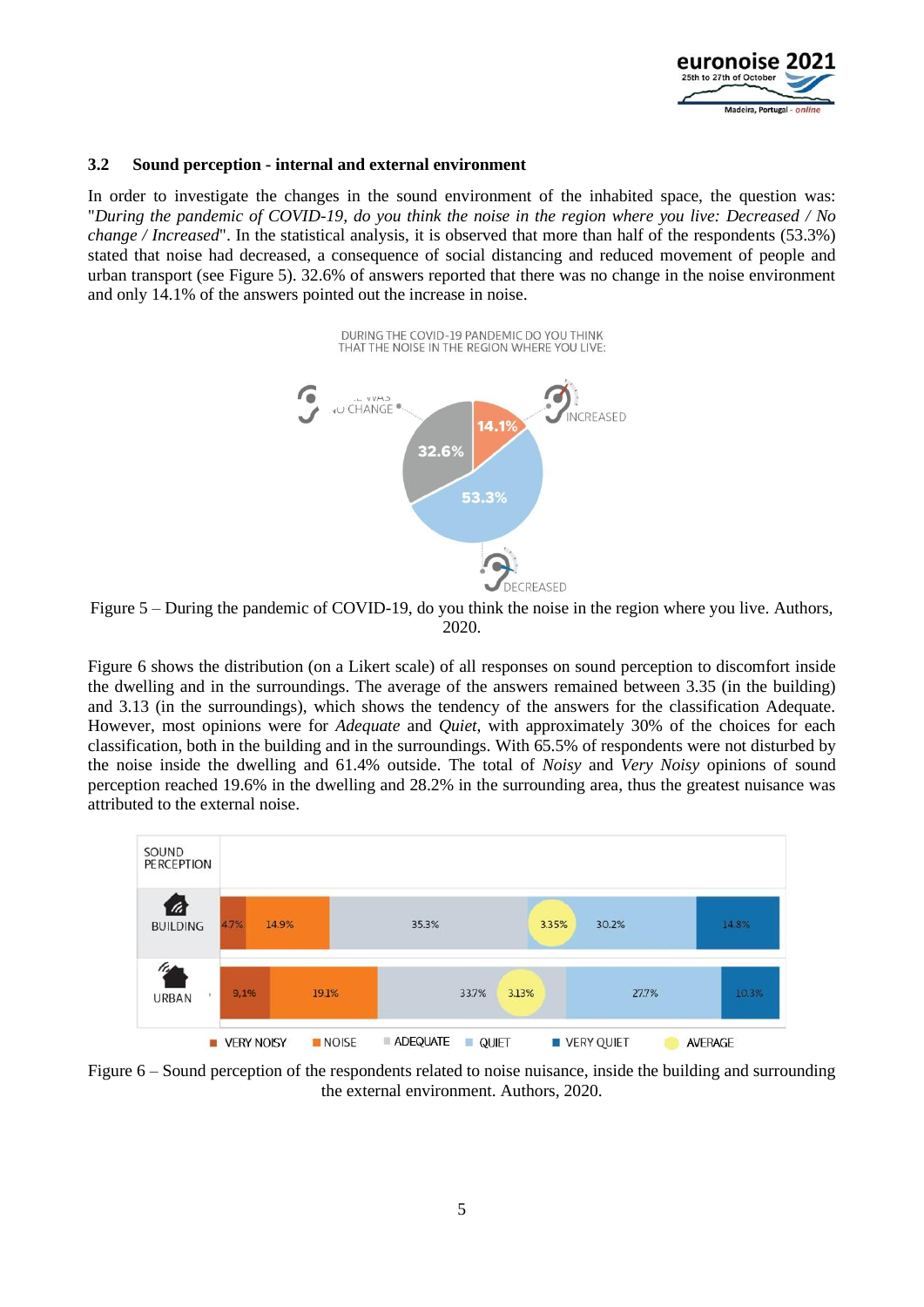

#### **3.3 New sounds perceived**

When asked openly: "*Are there sounds that you did not perceive before and have started to perceive now? Which ones?*". As this question was open, the respondents could point to different groups of sounds and noises in a single answer. 36.9% answered positively to the new sounds perceived, which means a different city soundscape. 29.3% answered *no* and 33.9% did not answer. Of those who answered *yes*, a variety of responses appeared as new sounds perceived (Figure 7). Within these answers, the sounds most frequently stated were the sounds of nature, equivalent to 40% of the answers. In this category, the sounds of animals such as birds, the most frequently mentioned, crickets, cicadas, dogs, wind and water sounds, such as rain, sea waves and river currents began to be perceived. The answer "sounds from neighbours "predominated in the category human sounds, followed by "sounds from children". In the vehicle sounds type were mentioned cars, motorbikes and ambulance sirens. In others cases, noises from civil construction works and machines were cited.

The perceptions captured by this question are consistent with the dynamics established in the cities during the period of social isolation: the reduction of movement attenuated the road noises and highlighted the sounds of nature; staying at home accentuated the perception of human sounds, such as the sounds of neighbours; among the sounds of vehicles mentioned, the presence of ambulance sirens was noted, which signalled the chaos in the health system.



Figure 7 – Sounds that began to be perceived by respondents. Authors, 2020.

#### **3.4 Noises in the Pandemic**

In a short period of time, the house with confined residents kept sophisticated acoustic demands, such as video recording, the flexibility of spaces, video conferences (often with several people in the house in different places at the same time) besides the routine demands living in the same space at the same time. As the demands have changed, the acoustic requirements have also changed. What was not uncomfortable before, became a problem.

In the question "*What is the most disturbing noise in your home?*", the automobile noise was predominant with 42% of the answers (Figure 8), from the vehicle sounds, the sounds of ambulances were mentioned. Even with the considerable decrease in automobile traffic in cities, this noise still became the most mentioned in the answers. The noise from human sounds as neighbourhood was perceived by 29%, confirming what has been reported in articles and news, for example the number of conflicts between residents of residential condominiums increased noise complaints became frequent during the pandemic [16; 17]. Such problematic occurred in Goiânia, capital of Goiás, where noise pollution complaints from residences, during the months of March, April and May 2020, increased by 199%, if compared to the same period of the year in 2019, according to data provided by the Municipal Environment Agency [18].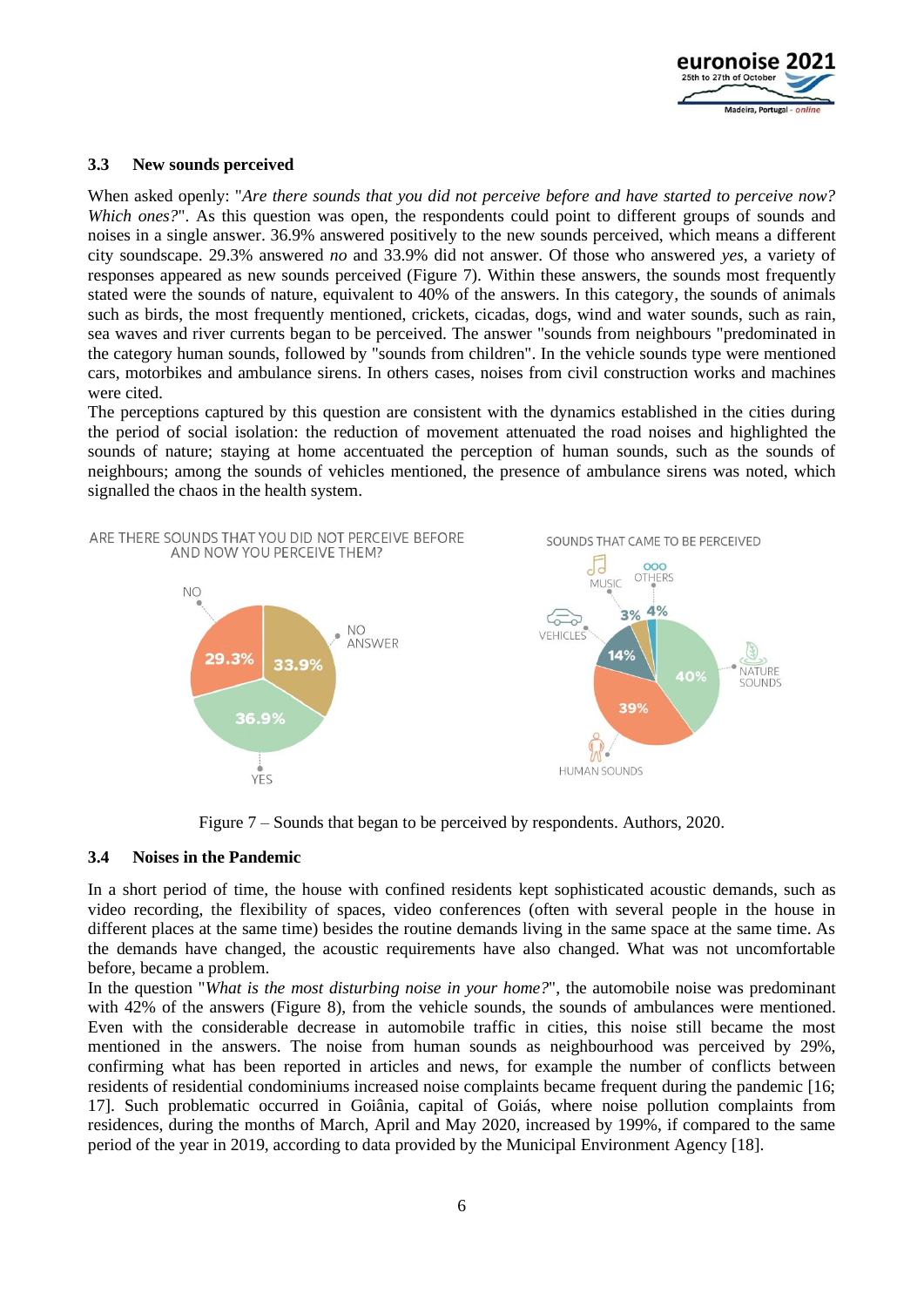

16% of the respondents complained about noises from electronic sounds such as stereos. Urban noises from commercial establishments accounted for 6% of the responses, bars, restaurants, and churches were cited. This shows that, even at times of greater isolation, such as at the time of the questionnaire data survey (May and June 2020), there was the movement of people in establishments considered to be non-essential.



Figure 8 – Sounds that annoy respondents during the research period. Authors, 2020.

# **4 Conclusions**

This study presented data collected on the perception of the sound environment during the COVID-19 pandemic period in Brazil, collected by an online questionnaire applied between May and June 2020. The sound perception of most participants showed that noise had decreased, this due to the attenuation of movement of people and transport in cities, caused by social distancing.

From the sound perception of the environment, it can be established that most of the respondents were not disturbed by the noise inside and outside, as the opinions described these environments as *Adequate* and *Quiet*, on the rating scale from *Very Noisy* to *Very Quiet*.

In general, when analysing the averages values, the answers regarding sound perception were more positive inside the building than in the surroundings. One of the reasons may be that external sound sources may cause more disturbance as they are noisy and difficult to control. However, both answers were predominant in *Adequate* and *Quiet*. The perceptions of the sound environment showed that new sounds were perceived, such as nature sounds and ambulance sirens. The main disturbing noise was the neighbourhood sounds. From this study, a survey of the sound environment in Brazil during a period of confinement caused by the pandemic is made from the sound perception of the participants.

## **Acknowledgements**

This research has been supported by the Coordenação de Aperfeiçoamento de Pessoal de Nível Superior - Brazil (CAPES).

# **References**

[1] VIEIRA, J. M. et al. What do we know about COVID-19? A review article. REV ASSOC MED BRAS, [S. l.], v. 66, n. 4, p. 534–540, 2020. Available at: https://doi.org/10.1590/1806-9282.66.4.534.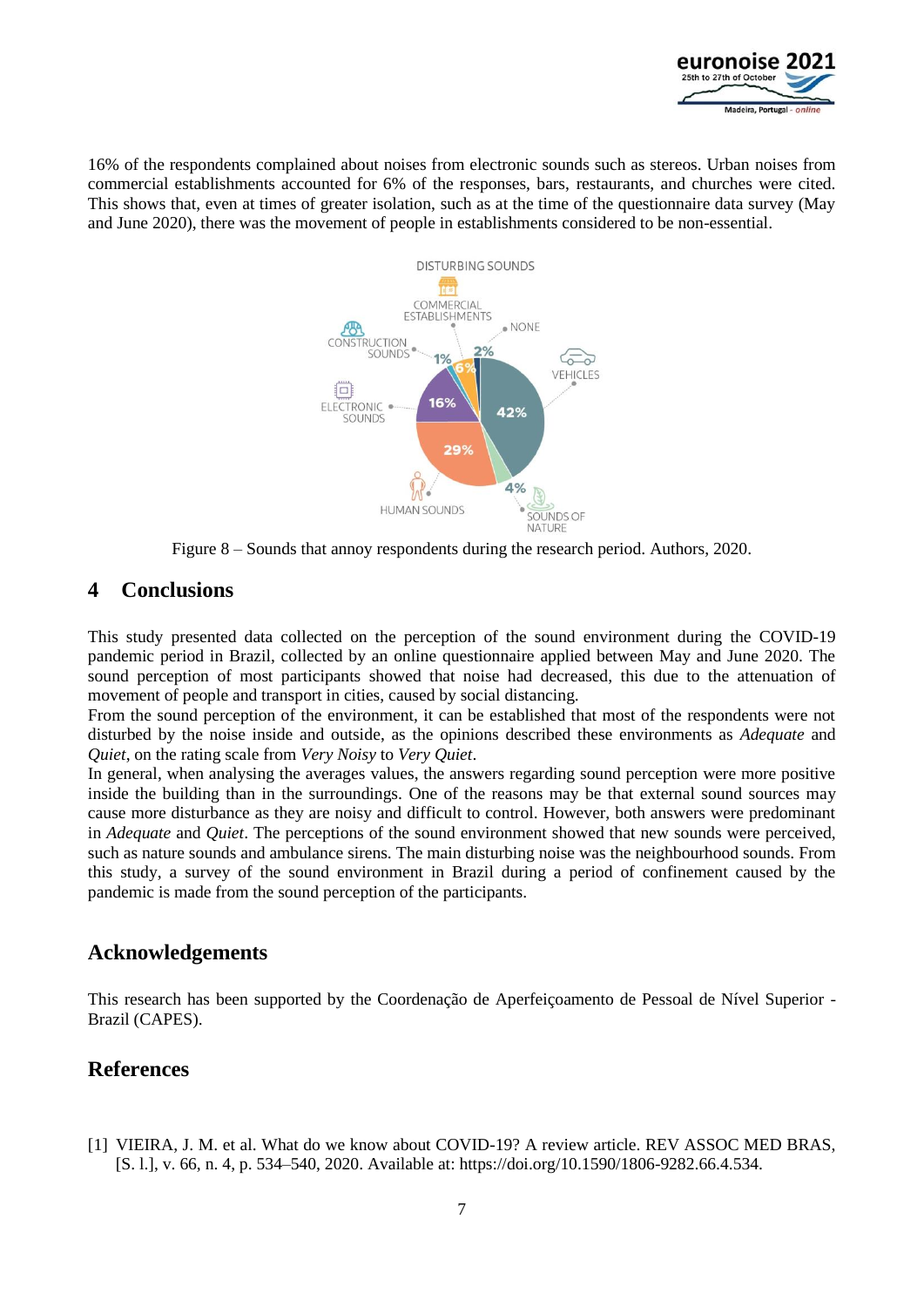

- [2] OPAS/OMS. OMS declara emergência de saúde pública de importância internacional por surto de novo coronavírus. [s. 1.], 2020. Available at: https://www.paho.org/bra/index.php?option=com\_content&view=article&id=6100:oms-declaraemergencia-de-saude-publica-de-importancia-internacional-em-relacao-a-novocoronavirus&Itemid=812. Acess in: 2 sep. 2020.
- [3] MEGAHED, N. A.; GHONEIM, E. M. Antivirus-built environment: Lessons learned from Covid-19 pandemic. Sustainable Cities and Society, [S. l.], v. 61, p. 102350, 2020. Available at: https://doi.org/10.1016/j.scs.2020.102350
- [4] PETERS, T.; HALLERAN, A. How our homes impact our health: using a COVID-19 informed approach to examine urban apartment housing. Archnet-IJAR, [S. l.], v. 15, n. 1, p. 10–27, 2020. Available at: https://doi.org/10.1108/ARCH-08-2020-0159
- [5] SALAMA, A. M. Coronavirus questions that will not go away: interrogating urban and socio-spatial implications of COVID-19 measures. Emerald Open Research, [S. l.], v. 2, p. 14, 2020. Available at: https://doi.org/10.35241/emeraldopenres.13561.1.
- [6] ALRAOUF, A. A. The new normal or the forgotten normal: contesting COVID-19 impact on contemporary architecture and urbanism. Archnet-IJAR, [S. l.], v. 15, n. 1, p. 167–188, 2021. Available at: https://doi.org/10.1108/ARCH-10-2020-0249
- [7] HERMAN, K.; DROZDA, Ł. Green infrastructure in the time of social distancing: Urban policy and the tactical pandemic urbanism. Sustainability (Switzerland), [S. l.], v. 13, n. 4, p. 1–24, 2021. Available at: https://doi.org/10.3390/su13041632.
- [8] MATURANA, B.; SALAMA, A. M.; MCINNENY, A. Architecture, urbanism and health in a postpandemic virtual world. Archnet-IJAR, [S. l.], v. 15, n. 1, p. 1–9, 2021. Available at: https://doi.org/10.1108/ARCH-02-2021-0024
- [9] PROACÚSTICA. Levantamento da ProAcústica demonstra que na pandemia a poluição sonora reduziu em SP. [s. l.], 2020. Available at: http://www.proacustica.org.br/noticias/proacustica-releases-sobre-asacoes-da-associacao/levantamento-da-proacustica-demonstra-que-na-pandemia-a-poluicao-sonorareduziu-em-

sp.html?searched=fique+em+casa&advsearch=oneword&highlight=ajaxSearch\_highlight+aja.

- [10] BBC. Coronavirus: Wild animals enjoy freedom of a quieter world BBC News. [s. l.], 2020. Available at: https://www.bbc.com/news/world-52459487. Acess in: 30 apr. 2021.
- [11] G1. Aparição de animais silvestres é registrada no ES durante isolamento social. [s. l.], 2020. Available at: https://g1.globo.com/es/espirito-santo/noticia/2020/05/22/aparicao-de-animais-silvestresna-grande-vitoria-e-registrada-durante-isolamento-social-fotos.ghtml. Acess in: 2 may 2021.
- [12] CITIES AND MEMORY. Sounds from the global Covid-19 lockdown #StayHomeSounds. [s. l.], 2020. Available at: https://citiesandmemory.com/covid19-sounds/. Acess in: 1 may. 2021.
- [13] ASENSIO, C. et al. A taxonomy proposal for the assessment of the changes in soundscape resulting from the covid-19 lockdown. International Journal of Environmental Research and Public Health, [S. l.], v. 17, n. 12, p. 1–11, 2020. Available at: https://doi.org/10.3390/ijerph17124205.
- [14] BRASIL. Resolução No 510, de 7 de abril de 2016. [s. l.], 2016. Available at: https://bvsms.saude.gov.br/bvs/saudelegis/cns/2016/res0510\_07\_04\_2016.html. Acess in: 2 sep. 2020.
- [15] LLC, T. S. Tableau Software. [s. l.], 2020.
- [16] CORREIO. Pandemia amplifica conflitos em condomínios residenciais. [s. l.], 2021. Available at: https://correio.rac.com.br/\_conteudo/2021/04/campinas\_e\_rmc/1087622-pandemia-amplifica-conflitosem-condominios-residenciais.html. Acess in: 30 apr. 2021.